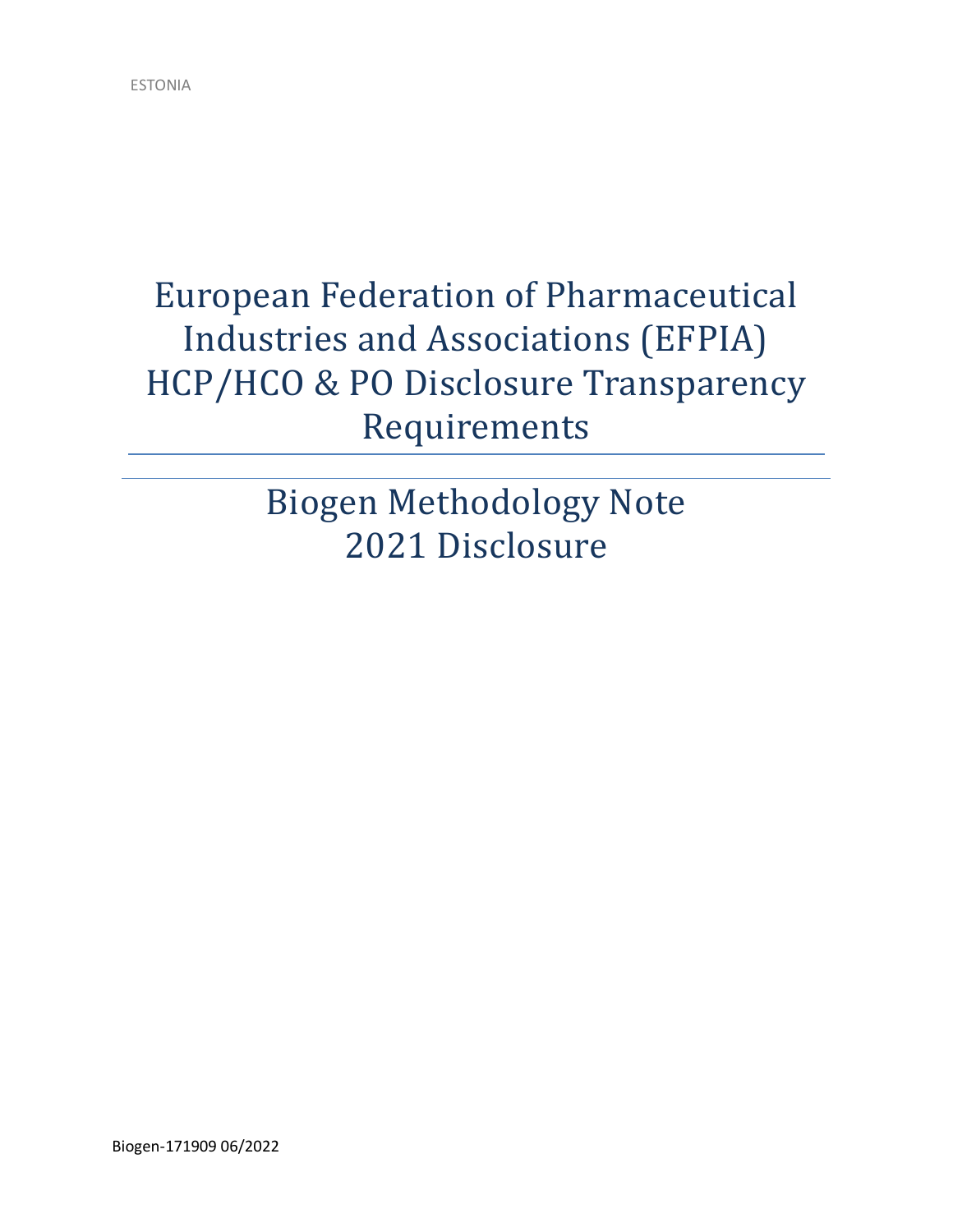## **Contents**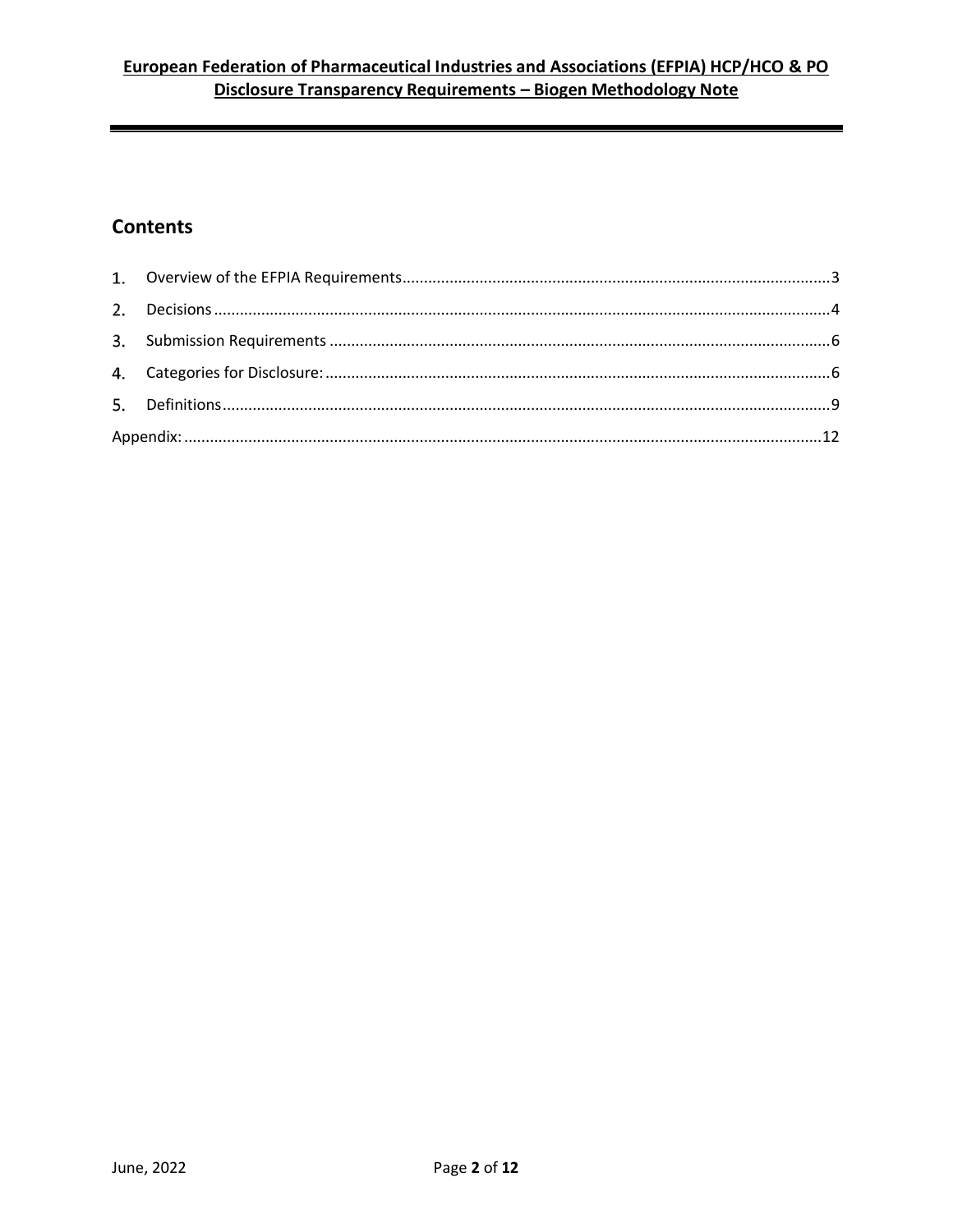## <span id="page-2-0"></span>**Overview of the EFPIA Requirements**

#### **European Federation of Pharmaceutical Industries and Associations (EFPIA):**

The European Federation of Pharmaceutical Industries and Associations (EFPIA) represents the pharmaceutical industry operating in Europe. Through its direct membership of 36 national associations EFPIA is the voice on the EU scene of leading pharmaceutical companies committed to researching, developing, and bringing to patient's new medicines that will improve health and the quality of life around the world.

#### **The call for Transparency:**

EFPIA believes that interactions between the pharmaceutical industry and healthcare professionals have a profound and positive influence on the quality of patient treatment and the value of future research. At the same time, the integrity of the decision of a healthcare professional to prescribe a medicine is one of the pillars of the healthcare system. EFPIA recognizes that interactions between the industry and healthcare professionals can create the potential for conflicts of interest. Consequently, professional and industry associations, including EFPIA and its member associations, have adopted codes and guidelines to ensure that these interactions meet the high standards of integrity that patients, governments and other stakeholders expect.

In order to continue to be successful, self-regulation needs to respond to the evolving demands of society. In particular, there is a growing expectation that interactions between corporations and society are not only conducted with integrity but are also transparent. Following the EU Commission initiative on Ethics & Transparency in the pharmaceutical sector, a multi-stakeholders' platform – including, among others, EFPIA – has adopted a "List of Guiding Principles Promoting Good Governance in the Pharmaceutical Sector".

In line with these Guiding Principles, EFPIA believes that it is critical to the future success of the pharmaceutical industry to respond to society's heightened expectations. EFPIA has therefore decided that its existing Code on the Promotion of Prescription-Only Medicines to, and Interactions with, Healthcare Professionals and Relationships between the Pharmaceutical Industry and Patient Organizations should be supplemented by requirements for detailed disclosure regarding the nature and scale of the interactions between the industry and healthcare professionals and organisations. EFPIA hopes that, by taking this step, it can enable public scrutiny and understanding of these relationships and thus contribute to the confidence of stakeholders in the pharmaceutical industry.

#### **Countries in Scope:**

Countries with an EFPIA Member Association currently include the following 36 countries: **Austria, Belgium, Bosnia & Herzegovina, Bulgaria, Croatia, Cyprus, Czech Republic, Denmark, Estonia, Finland, France, Germany, Greece, Hungary, Iceland, Ireland, Italy, Latvia, Lithuania, Macedonia, Malta, Netherlands, Norway, Poland, Portugal, Romania, Russia, Serbia, Slovakia, Slovenia, Spain, Sweden, Switzerland, Turkey, Ukraine, United Kingdom**.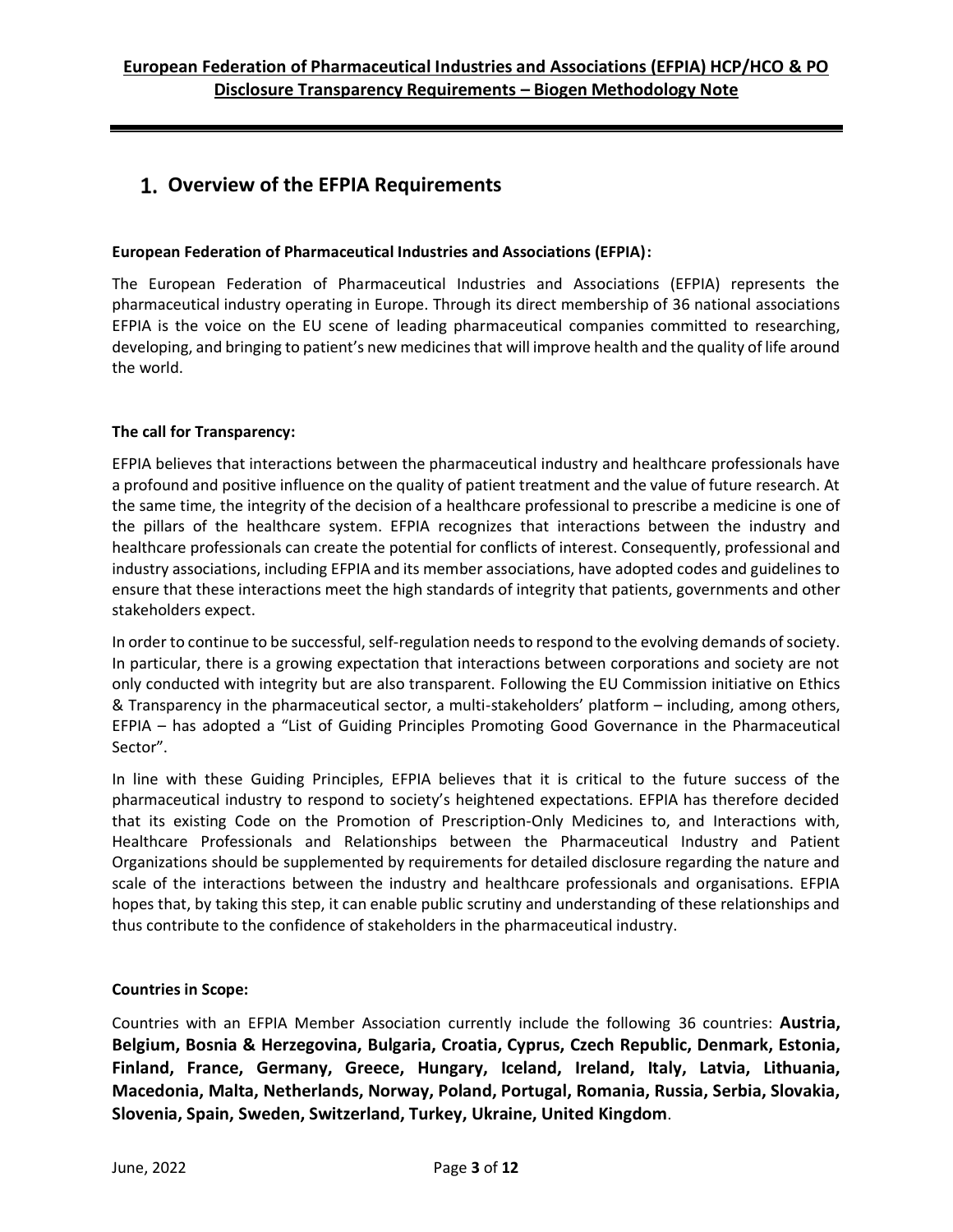## <span id="page-3-0"></span>**Decisions**

The purpose of this methodology note document is to provide generic & unified guidance on Biogenspecific decisions that explain the disclosure data. This document highlights the decisions that drive our collection, aggregation, and reporting process. The specific individual country information whenever appropriate is included in the Appendix.

| Tax & VAT       | All payments and transfers of value to be disclosed exclusive of taxes<br>such as VAT where possible. Exceptions include when Biogen has paid a<br>withholding tax as part of the transfer of value.                                                                                                                                                                                                                                                                                                                                                                                                                                                                                                                                                                                                                                                                                                                                                                                                                                                                                                                                                                                                                                                                                                                                                                                                                                                                                               |
|-----------------|----------------------------------------------------------------------------------------------------------------------------------------------------------------------------------------------------------------------------------------------------------------------------------------------------------------------------------------------------------------------------------------------------------------------------------------------------------------------------------------------------------------------------------------------------------------------------------------------------------------------------------------------------------------------------------------------------------------------------------------------------------------------------------------------------------------------------------------------------------------------------------------------------------------------------------------------------------------------------------------------------------------------------------------------------------------------------------------------------------------------------------------------------------------------------------------------------------------------------------------------------------------------------------------------------------------------------------------------------------------------------------------------------------------------------------------------------------------------------------------------------|
| Consent         | Biogen is collecting consent at the first point of first engagement with all<br>HCPs and HCOs based on local requirements:<br>If consent is given for all engagements, Biogen will disclose<br>$\bullet$<br>transfers of value to the HCP under the individual section of the<br>applicable disclosure report ("Disclosure Report").<br>If Biogen does not receive consent for all engagements, Biogen<br>will default all transfers of value to the aggregate section of the<br>applicable Disclosure Report.<br>If the consent form is not returned to Biogen, Biogen will default<br>all transfers of value to the aggregate section of the applicable<br>Disclosure Report.<br>Revoking of individual consent:<br>If an HCP or HCO revokes consent prior to publication of the data,<br>Biogen will update the data and include the transfers of values for<br>the corresponding HCP or HCO, yet without identifying them, in<br>the aggregate section of the applicable Disclosure Report.<br>If an HCP or HCO revokes consent after publication of the data,<br>Biogen will remove personal data about transfers of value to the<br>corresponding HCP or HCO from the Disclosure Report at the<br>latest by the end of the month following the month in which<br>Biogen received notice of withdrawal of consent, and will update<br>the transfers of values for the corresponding HCP or HCO, yet<br>without identifying them, in the aggregate section of applicable<br>Disclosure Report. |
| <b>Currency</b> | All payments and transfers of value will be disclosed in local currency. If a<br>payment is captured in another currency, it will be converted into local<br>country currency based on the date at which the transfer of value occurred<br>and corresponding daily exchange rate.                                                                                                                                                                                                                                                                                                                                                                                                                                                                                                                                                                                                                                                                                                                                                                                                                                                                                                                                                                                                                                                                                                                                                                                                                  |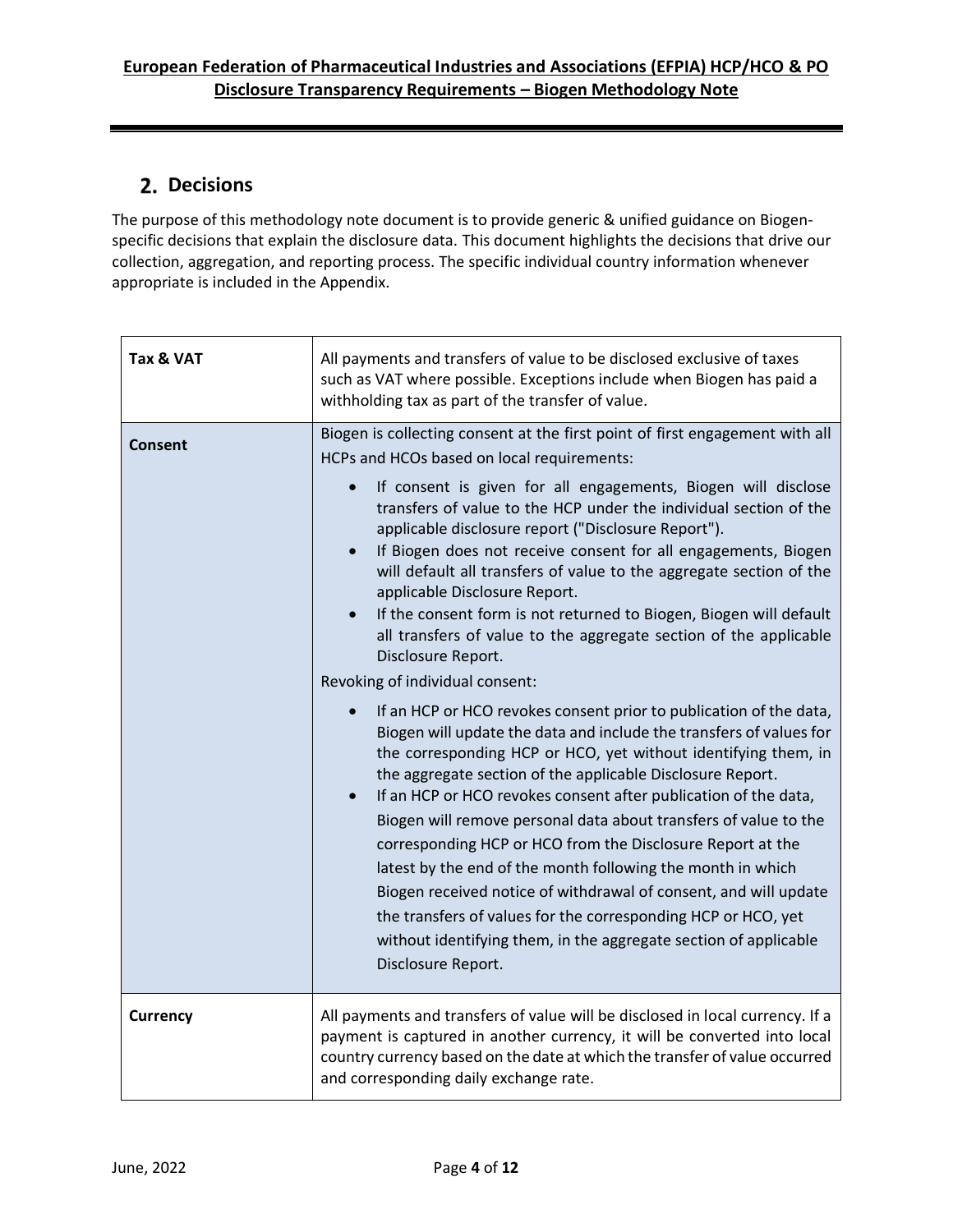## **European Federation of Pharmaceutical Industries and Associations (EFPIA) HCP/HCO & PO Disclosure Transparency Requirements – Biogen Methodology Note**

| <b>Transfer of values</b><br>correction                                                              | HCPs or HCOs may request correction of published transfers of values that<br>are found to be incorrect. In these cases, Biogen will correct and re-publish<br>these transfers of values.                                                                                                                                                                                                      |
|------------------------------------------------------------------------------------------------------|-----------------------------------------------------------------------------------------------------------------------------------------------------------------------------------------------------------------------------------------------------------------------------------------------------------------------------------------------------------------------------------------------|
| <b>Transfer of Value Dates</b>                                                                       | Biogen will disclose payments and transfers of value based on the date the<br>payment or transfers of value occurred as follows:                                                                                                                                                                                                                                                              |
|                                                                                                      | For direct payments (all Fees to HCPs and HCOs, Sponsorships,<br>Grants & Donations): the transfer of value date is the date of the<br>wire transfer to the recipient as opposed to the date of the event<br>For other transfers of value (Travel & Accommodation): the<br>$\bullet$<br>transfer of value date is the start date of the event or the date the<br>transfer of value took place |
| <b>Events that are</b><br>cancelled or HCP does<br>not participate                                   | Biogen will attribute the transfers of value that is incurred and can be<br>reasonably associated to the HCP. In the circumstances when a flight or<br>accommodation is booked but the event is cancelled or HCP does not<br>attend, no transfer of value will be attributed to that HCP.                                                                                                     |
| <b>Disclosure of cross-</b><br>border Transfers of<br>Value                                          | Transfers of Value to a HCP / HCO whose practice, professional address<br>or place of incorporation is in Europe, are required to be disclosed in the<br>country where the recipient has its principal practice.                                                                                                                                                                              |
| <b>Reporting of HCPs in</b><br><b>Countries where Biogen</b><br>does not have an<br><b>Affiliate</b> | Where there are transfers of value to European HCP's in countries where<br>there is not a Biogen presence; disclosure will be made on the<br>Headquarters website.                                                                                                                                                                                                                            |
| Language                                                                                             | Disclosure shall be made in language prescribed in the national code and<br>can be made available in English.                                                                                                                                                                                                                                                                                 |
| <b>Local Identifiers</b>                                                                             | Biogen will disclose the "Country Unique Identifier" for HCPs and/or<br>HCOs where the local code has mandated the population of this data<br>point                                                                                                                                                                                                                                           |
| <b>Disclosure of Recipient</b>                                                                       | Biogen will disclose the entity or the legal person to whom we transferred<br>the value except in the circumstance when a transfer of value is made to<br>a HCO for a registration fee or travel expenses related to attending a<br>congress or symposia. In those situations, we will report the HCP whom<br>we consider the beneficiary of the transfer of value.                           |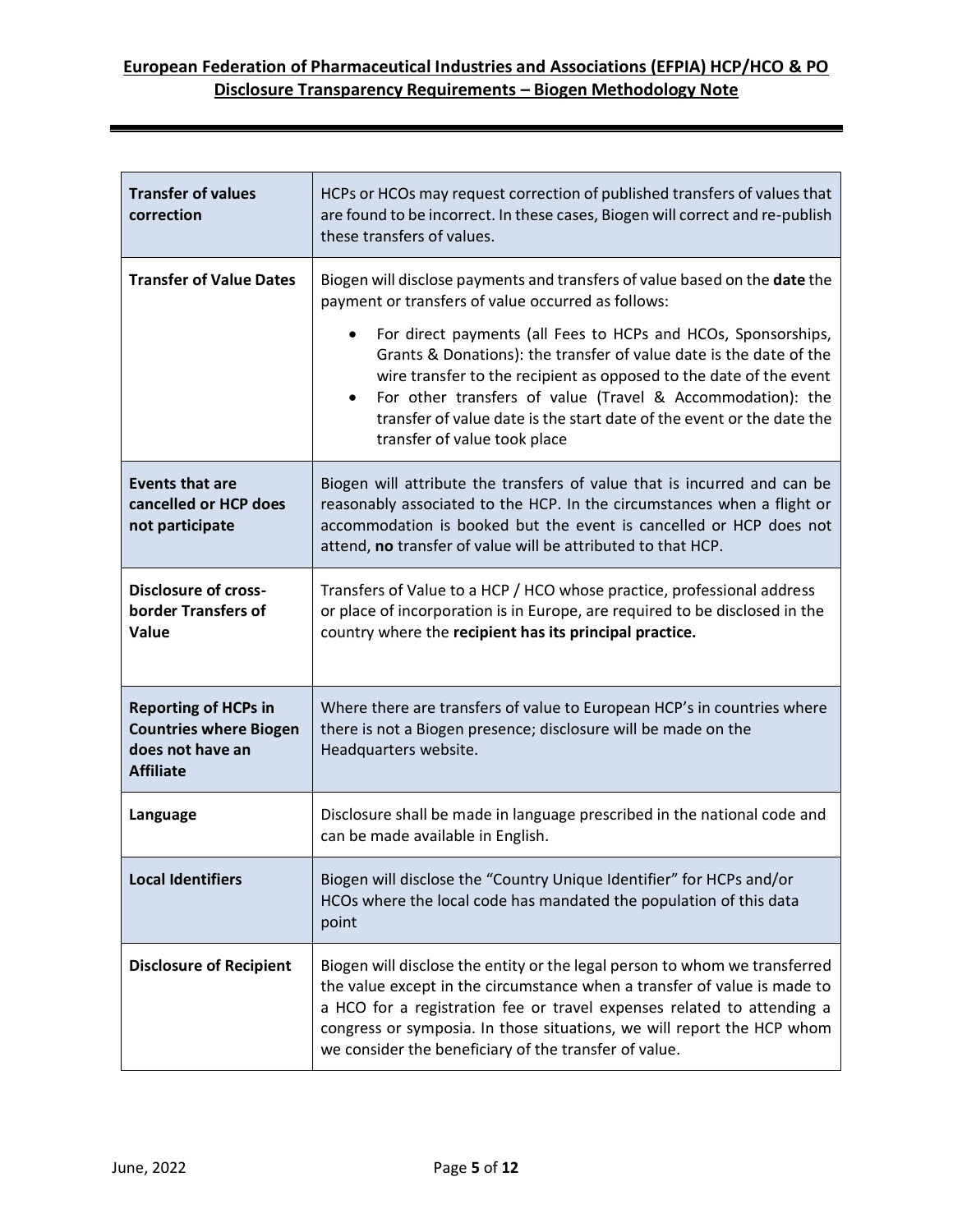## <span id="page-5-0"></span>**Submission Requirements**

| <b>Disclosure Method</b>                            | Biogen will publish the disclosure information for all the countries where<br>Biogen has an Affiliated office on the:                                                                                                                                                                                                                                                                                                                                                                                                                 |
|-----------------------------------------------------|---------------------------------------------------------------------------------------------------------------------------------------------------------------------------------------------------------------------------------------------------------------------------------------------------------------------------------------------------------------------------------------------------------------------------------------------------------------------------------------------------------------------------------------|
|                                                     | <b>Biogen Transparency website</b>                                                                                                                                                                                                                                                                                                                                                                                                                                                                                                    |
|                                                     | Biogen will also publish the disclosure information on the local Association<br>website/central registry wherever such local country requirement exists.                                                                                                                                                                                                                                                                                                                                                                              |
|                                                     | Biogen will publish for all other countries in scope of EFPIA where they do<br>not have an Affiliate on the Biogen Headquarters website located in Baar,<br>Switzerland.                                                                                                                                                                                                                                                                                                                                                              |
| <b>Disclosure Period</b>                            | Each reporting period shall cover a full calendar year.                                                                                                                                                                                                                                                                                                                                                                                                                                                                               |
| <b>Timing of Disclosure</b>                         | June 30 <sup>th</sup> unless local Association sets a specific date.                                                                                                                                                                                                                                                                                                                                                                                                                                                                  |
| <b>Public Disclosure</b><br><b>Retention Period</b> | Per the guidance from EFPIA, Biogen will ensure that the information<br>disclosed shall be required to remain in the public domain for a minimum<br>of 3 years after such information is disclosed in accordance with the<br>disclosure method unless, in each case:<br>A shorter period is required under applicable national data privacy<br>$\bullet$<br>or other laws or regulations; or<br>The recipient's consent relating to a specific disclosure, if required<br>by applicable national law or regulation, has been revoked. |
| Documentation &<br><b>Records Retention</b>         | Per the guidance from EFPIA, Biogen will ensure that all the transfers of<br>value required to be disclosed must be documented and retained for a<br>minimum of 5 years after the end of the relevant reporting period, unless<br>a shorter period is required under applicable national data privacy or other<br>laws or regulations.                                                                                                                                                                                                |

#### 4. **Categories for Disclosure:**

<span id="page-5-1"></span>

| <b>Description</b>                      | Types of Transfer of Value Included to HCPs / HCOs                                                                                                                                                                         |
|-----------------------------------------|----------------------------------------------------------------------------------------------------------------------------------------------------------------------------------------------------------------------------|
| <b>Donations and Grants to</b><br>HCO's | Donations and Grants to HCO's that support healthcare including<br>donations, grants and benefits in kind to institutions, organizations or<br>associations that are comprised of HCP's and/or that provide<br>healthcare. |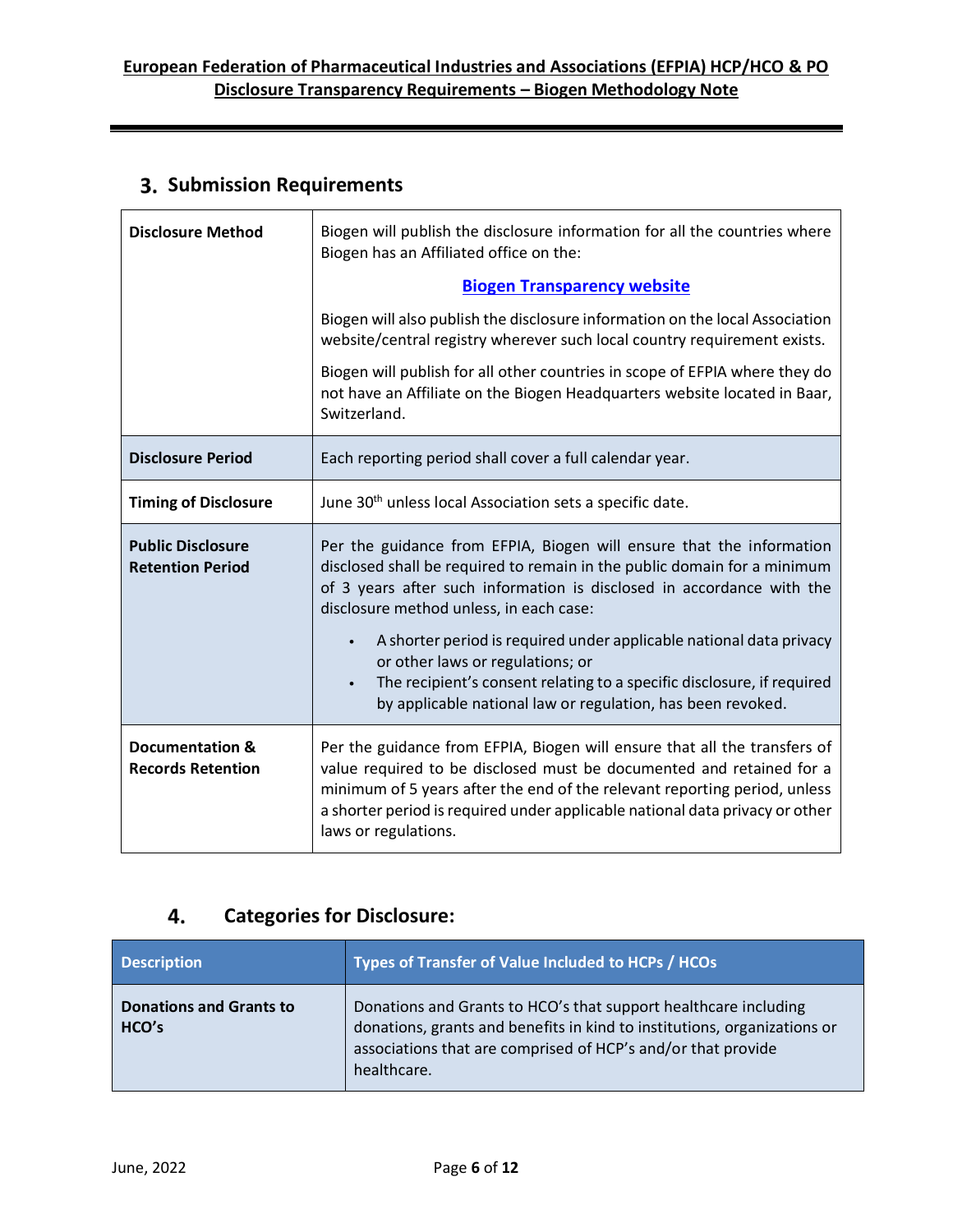| <b>Description</b>                                                                              | Types of Transfer of Value Included to HCPs / HCOs                                                                                                                                                                                                                                                                                                                                                                                                                                                                                                                                                                                 |
|-------------------------------------------------------------------------------------------------|------------------------------------------------------------------------------------------------------------------------------------------------------------------------------------------------------------------------------------------------------------------------------------------------------------------------------------------------------------------------------------------------------------------------------------------------------------------------------------------------------------------------------------------------------------------------------------------------------------------------------------|
| <b>Research &amp; Development</b><br>(Disclosed at an aggregate<br>level)                       | Research and Development transfer of values to HCPs/HCOs associated<br>with:<br>Non-clinical (Good Laboratory Practice (GLP)<br>$\bullet$<br>Clinical trials in Phase I to Phase IV<br>$\bullet$<br>Investigator sponsored studies<br>$\bullet$<br>Non-interventional studies<br>$\bullet$                                                                                                                                                                                                                                                                                                                                         |
| <b>Contribution to costs of</b><br>Events (as per HCP Code):<br>Sponsorship<br>1.<br>agreements | Events include all scientific professional meetings, congresses,<br>conferences, symposia and other similar events.<br>Sponsorships with HCOs/third party appointed by an HCO to manage an<br>Event.<br>Examples:<br>Rent of booths at an event<br>Advertisement space (in paper, electronic or other format)<br>$\bullet$<br>Satellite symposia at a Congress<br>$\bullet$<br>Sponsoring of speakers/faculty<br>$\bullet$<br>Drinks or meals provided by the organisers (included in the<br>"Sponsorship Agreement")<br>Courses provided by an HCO (where the Member Company<br>does not select the individual HCPs participating |
| Contribution to cost of<br>Events:<br><b>Registration Fees</b><br>1.                            | Registrations fees related to attending a Congress or Symposia.                                                                                                                                                                                                                                                                                                                                                                                                                                                                                                                                                                    |
| <b>Contribution to costs of</b><br>Events:<br>2. Travel &<br><b>Accommodation</b>               | Travel in relation to attending a Congress or Symposia.<br>$\bullet$<br>Accommodation in relation to attending a Congress or Symposia.<br>$\bullet$<br>Example:<br>Fees for airfare, train, boat or ferry (incl. booking fees)<br>$\bullet$<br>Car rental, car services, taxi transfers<br>$\bullet$<br>Parking fees<br>$\bullet$<br>Petrol<br><b>Tolls</b><br>Etc.<br>Note: Meals that are part of a reimbursement to an HCP may be<br>included in the Travel & Accommodation amount                                                                                                                                              |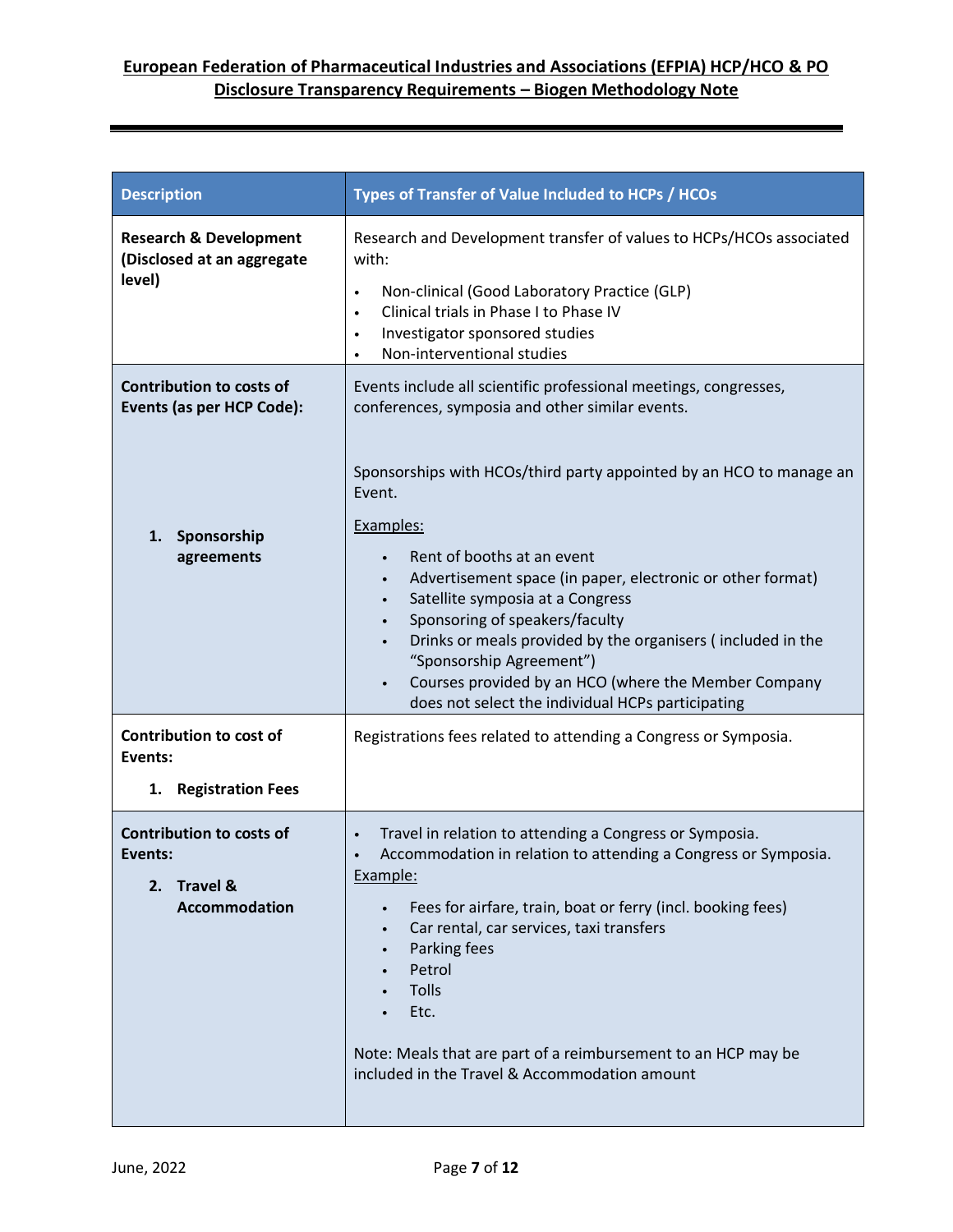| <b>Description</b>                                                                                                        | Types of Transfer of Value Included to HCPs / HCOs                                                                                                                                                                                                                                                                                                                                                  |
|---------------------------------------------------------------------------------------------------------------------------|-----------------------------------------------------------------------------------------------------------------------------------------------------------------------------------------------------------------------------------------------------------------------------------------------------------------------------------------------------------------------------------------------------|
| Fee for service and<br>consultancy:<br>1. Fees                                                                            | Transfers of value resulting from or related to contracts between<br>Member Companies and institutions, organisations, associations, or<br>HCPs under which such institutions, organisation, associations, or HCPs<br>provide any type of services to a Member Company, or any other type<br>of funding not covered in the previous categories.                                                     |
|                                                                                                                           | Examples:<br>Speaker fees<br>$\bullet$<br>Speaker training<br><b>Medical writing</b><br>Data analysis<br>$\bullet$<br>Development of education materials<br>$\bullet$<br><b>General Consulting/Advising</b>                                                                                                                                                                                         |
| Fee for service and<br>consultancy:<br>2. Related expenses<br>agreed in the fee for<br>service or consultancy<br>contract | Related expenses agreed in the fee for service or consultancy contract:<br>Example:<br>Fees for airfare, train, boat or ferry (incl. booking fees)<br>$\bullet$<br>Car rental, car services, taxi transfers<br>$\bullet$<br>Parking fees<br>$\bullet$<br>Petrol<br>Tolls<br>Etc.<br>Note: Meals that are part of a reimbursement to an HCP will be<br>included in the Travel & Accommodation amount |

| <b>Description</b>                                    | Type of Transfer of Value Included to Patient Organizations (PO)                                              |
|-------------------------------------------------------|---------------------------------------------------------------------------------------------------------------|
| Financial support and/or<br>significant indirect/non- | Disclosure must include a total amount paid, monetary value or non-<br>monetary benefit.                      |
| financial support                                     | Example for indirect/non-financial support:                                                                   |
|                                                       | Fees to Third Party for the benefit of PO<br>$\bullet$<br>Hours spent by employees to support PO's activities |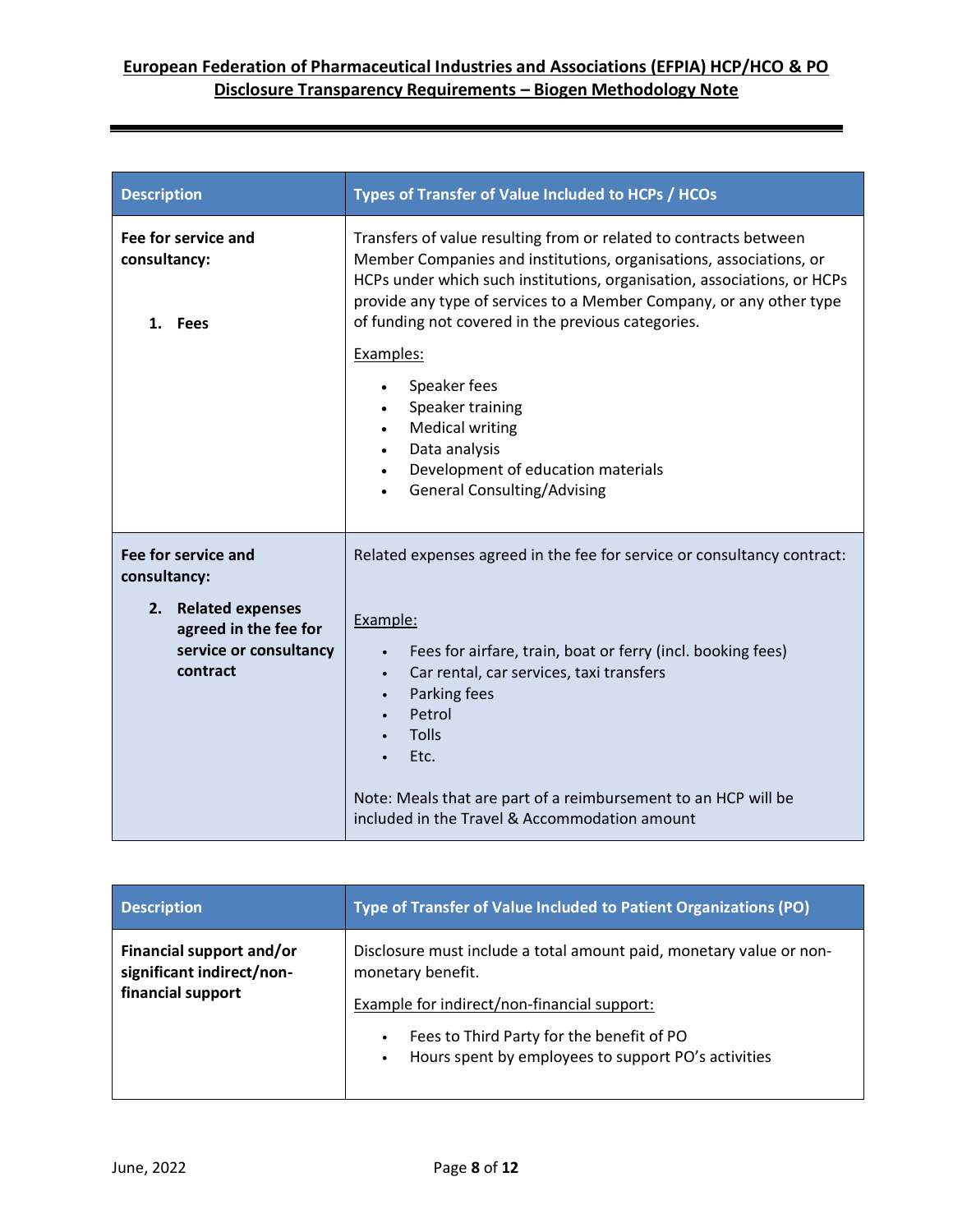## <span id="page-8-0"></span>**Definitions**

### **HCO**

Any legal person (i) that is a healthcare, medical or scientific association or organisation (irrespective of the legal or organisational form) such as a hospital, clinic, foundation, university or other teaching institution or learned society (except for patient organizations within the scope of the PO Code) whose business address, place of incorporation or primary place of operation is in Europe or (ii) through which one or more HCPs provide services. Per guidance from local Associations in some countries, if the personal name of the HCP is contained in the name of the legal entity, namely "self-incorporated HCP", then the HCO will be considered a HCP for consent and disclosure purposes.

#### **HCP**

Any natural person that is a member of the medical, dental, pharmacy or nursing professions or any other person who, in the course of his or her professional activities, may prescribe, purchase, supply, recommend or administer a medicinal product and whose primary practice, principal professional address or place of incorporation is in Europe. For the avoidance of doubt, the definition of HCP per the EFPIA Code includes: (i) any official or employee of a government agency or other organisation (whether in the public or private sector) that may prescribe, purchase, supply or administer medicinal products and (ii) any employee of a Member Company whose primary occupation is that of a practising HCP, but excludes (x) all other employees of a Member Company and (y) a wholesaler or distributor of medicinal products, and subject to local requirements.

#### **PO** (Patient Organization)

Non-for-profit legal person/entity (including the umbrella organisation to which it belongs), mainly composed of patients and/or caregivers, that represents and/or supports the needs of patients and/or caregivers and which business address, place of incorporation or primary place of operation is in Europe.

#### **Donations and Grants**

Collectively, means those donations and grants (either cash or benefits in kind) within the scope of EFPIA Code.

#### **Events**

All promotional, scientific or professional meetings, congresses, conferences, symposia, and other similar events (including, but not limited to, advisory board meetings, visits to research or manufacturing facilities, and planning, training or investigator meetings for clinical trials and noninterventional studies) (each, an "**Event**") organised or sponsored by or on behalf of a company.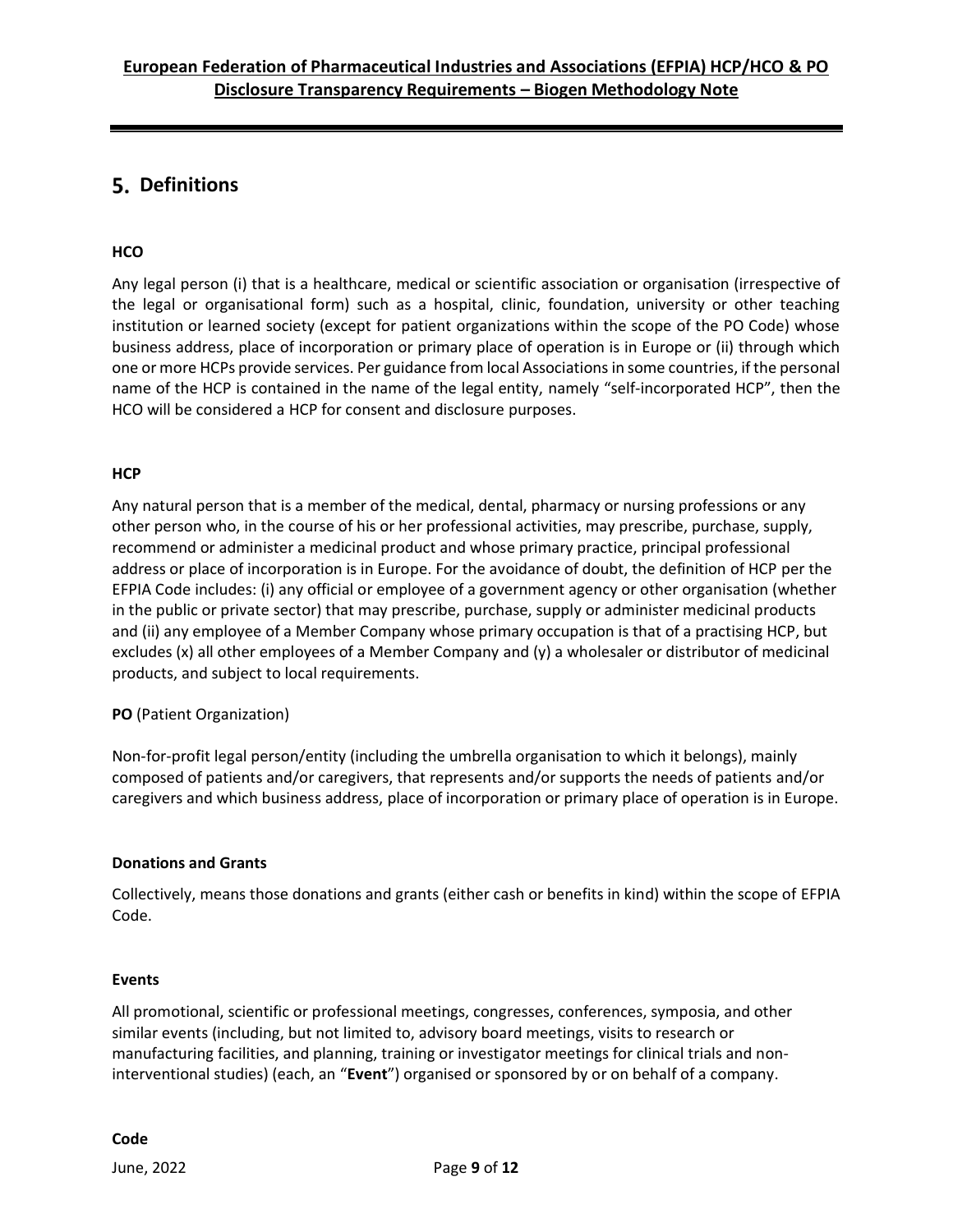[EFPIA Code](https://www.efpia.eu/relationships-code/) on the Promotion of Prescription-Only Medicines to, and Interactions with, Healthcare Professionals, adopted by the EFPIA Board on 22<sup>nd</sup> March 2019 and ratified by the EFPIA Statutory General Assembly on 27<sup>th</sup> June 2019, and as may be amended, supplemented, or modified from time to time.

#### **Medicinal Products**

(a) Any substance or combination of substances presented as having properties for treating or preventing disease in human beings; or (b) any substance or combination of substances which may be used in or administered to human beings either with a view to restoring, correcting or modifying physiological functions by exerting a pharmacological, immunological or metabolic action, or to making a medical diagnosis. (*Article 1 of Council Directive 2001/83/EC, as amended*)

#### **Member Associations**

Collectively, the national member associations or their constituent members, as the context may require, that are members of EFPIA and bound by the EFPIA codes of practice.

#### **Member Companies**

Collectively, "corporate members" of EFPIA, their respective parent companies, if different, subsidiary companies (irrespective of whether a subsidiary is a company or such other form of enterprise or organisation) and any companies affiliated with corporate members or their subsidiaries if such affiliated companies have agreed to be bound by this Code.

#### **Recipient**

Any HCP or HCO or PO as applicable per local requirements, in each case, whose primary practice, principal professional address or place of incorporation is in Europe.

#### **Research and Development Transfers of Value**

Transfers of Value to HCPs or HCOs related to the planning or conduct of (i) non-clinical studies (as defined in *OECD Principles on Good Laboratory Practice*); (ii) clinical trials (as defined in Directive 2001/20/EC); or (iii) non-interventional studies that are prospective in nature and that involve the collection of patient data from or on behalf of individual, or groups of, HCPs specifically for the study.

#### 1. **Non-clinical studies as defined in the OECD Principles on Good Laboratory Practice**

The OECD Principles on Good Laboratory Practice (as latest revised in 1997) define non-clinical studies as follows (Section  $I - 2$ . Definitions of Terms; section 2.3.1):

*Non-clinical health and environmental safety study, henceforth referred to simply as "study", means an experiment or set of experiments in which a test item is examined under laboratory*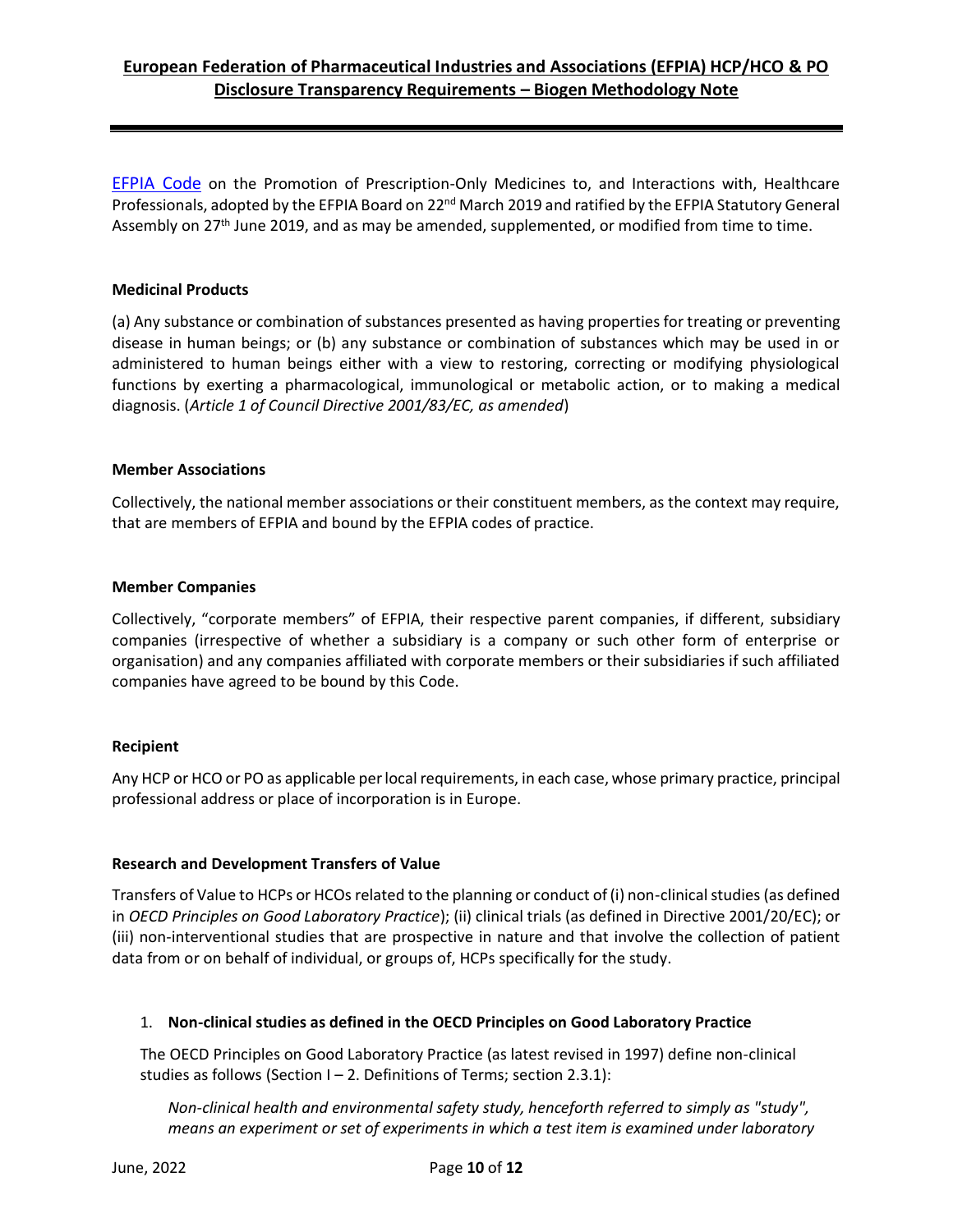*conditions or in the environment to obtain data on its properties and/or its safety, intended for submission to appropriate regulatory authorities.* 

For complete reference, see [www.oecd.org](http://www.oecd.org/)

#### 2. **Clinical trials (as defined in Directive 2001/20/EC)**

The EU Directive 2001/20/EC (Article 2(a)) defines clinical trials as:

*any investigation in human subjects intended to discover or verify the clinical, pharmacological and/or other pharmaco-dynamic effects of one or more investigational medicinal product(s), and/or to identify any adverse reactions to one or more investigational medicinal product(s) and/or to study absorption, distribution, metabolism and excretion of one or more investigational medicinal product(s) with the object of ascertaining its (their) safety and/or efficacy.* 

For complete reference, see [EUR-lex.europa.eu.](http://eur-lex.europa.eu/)

#### 3. **Non-interventional studies**

The EU Directive 2001/20/EC (Article 2(c)) defines non-interventional trials as:

*Study (ies) where the medicinal product(s) is (are) prescribed in the usual manner in accordance*  with the terms of the marketing authorisation. The assignment of the patient to a particular *therapeutic strategy is not decided in advance by a trial protocol but falls within current practice*  and the prescription of the medicine is clearly separated from the decision to include the patient *in the study. No additional diagnostic or monitoring procedures shall be applied to the patients and epidemiological methods shall be used for the analysis of collected data.*

#### **Transfers of Value**

Direct and indirect transfers of value, whether in cash, in kind or otherwise, made, whether for promotional purposes or otherwise, in connection with the development and sale of generic or branded prescription-only Medicinal Products exclusively for human use. Direct transfers of value are those made directly by a Member Company for the benefit of a Recipient. Indirect transfers of value are those made on behalf of a Member Company for the benefit of a Recipient, where the identity of such Member Company is known to or can be identified by the Recipient.